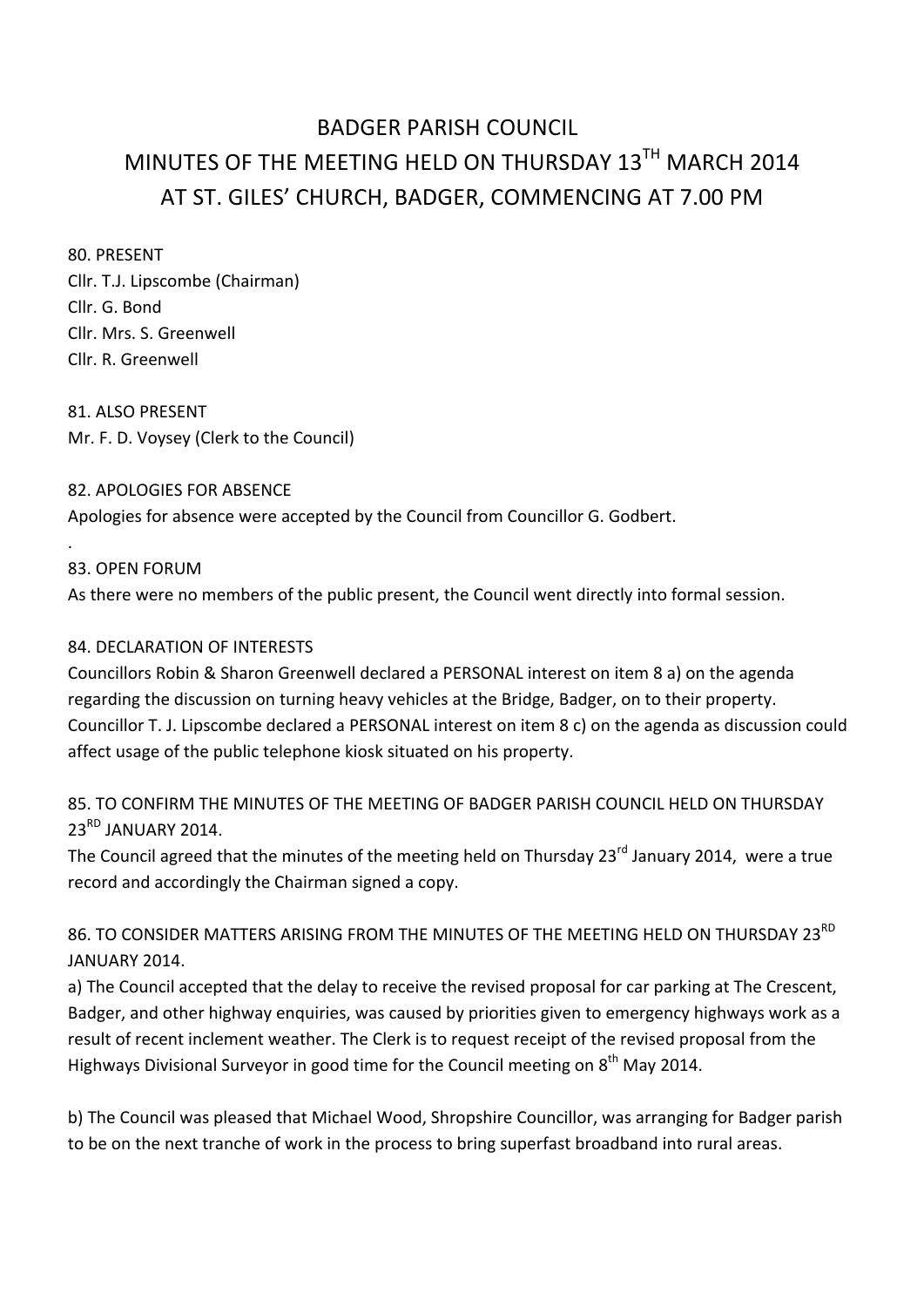Councillors asked the Clerk to arrange for the regular receipt of "The Shropshire & Marches Campaign for Better Broadband in Rural Areas" newsletter.

#### 87. ADMINISTRATION

a) The Council decided to allow more time for Members to digest the revised Standing Orders submitted by the Clerk, and to consider formal approval of them at its meeting on  $8^{th}$  May 2014.

b) Councillor R. Greenwell explained the benefits of upgrading the software on the Council's web site, including making it fully "mobile friendly", so enabling the site to be viewed on a tablet or smart phone. The Council approved the upgrading of the web site to the new V6 software with the annual licence/ hosting fee being a total of £32.00.

#### 88. FINANCE

a) The Council noted the Council's Financial Regulations are incorporated in its Standing Orders which are under review, and are for consideration at its meeting on  $8<sup>th</sup>$  May 2014.

b) The Council approved the procedure outlined by the Clerk to update its Register of Assets, and to annually record revised current values of its assets. As the Council recalls that it purchased its marquee for £300 in 2001, it directed the Clerk to calculate its current value by using an estimated yearly inflation figure, then include on The Schedule of Assets.

| C) The Council ratified/approved the following payments by cheque.  |   |           |
|---------------------------------------------------------------------|---|-----------|
| - D. M. Wood, Master Thatcher, (cheque 100299)                      |   | £1,355.00 |
| - Upright Scaffolding Ltd, (cheque 100301)                          |   | £ 456.00  |
| - Clerk's salary & expenses, (cheque 100300)                        |   | £ 304.40  |
| - Income tax to HMRC, (cheque 100302)                               | f | 74.20     |
| -Web site fee, re-imbursement to Cllr. R. Greenwell (cheque 100303) | f | 32.00     |
| - Badger Print, from Parish Plan Funds, (cheque 100304)             | £ | 57.00     |

 $\Gamma$  c) is a set of  $\Gamma$  and  $\Gamma$  approved the following payments by cheques:

d) The Council noted that after encashment of the cheques in Section c) above, the Council's Community Account in Barclays Bank will be £5,698.45 in credit, which includes £1,423 of the Parish Plan Steering Group funds. The Council's Business Saver Account remains recorded as £1,549.85 in credit. Petty cash is £57.05 after the £20.00 payment for using St. Giles' Church for the meeting of the Parish Council on 13<sup>th</sup> March 2014.

e) The Clerk reported that he received notification on 4/3/14 that the £905 Shropshire Council grant towards the cost of repairs to the thatched roof of the Council's bus shelter had been deposited in the Council's Community Account at Barclays Bank. Also, a contribution of £380 towards the bus shelter repairs had recently been received from Badger's "Village Fund". The Chairman explained the background to the Village Fund which had been a voluntary local fund raising body where net proceeds were shared between The Parish Church and local charities.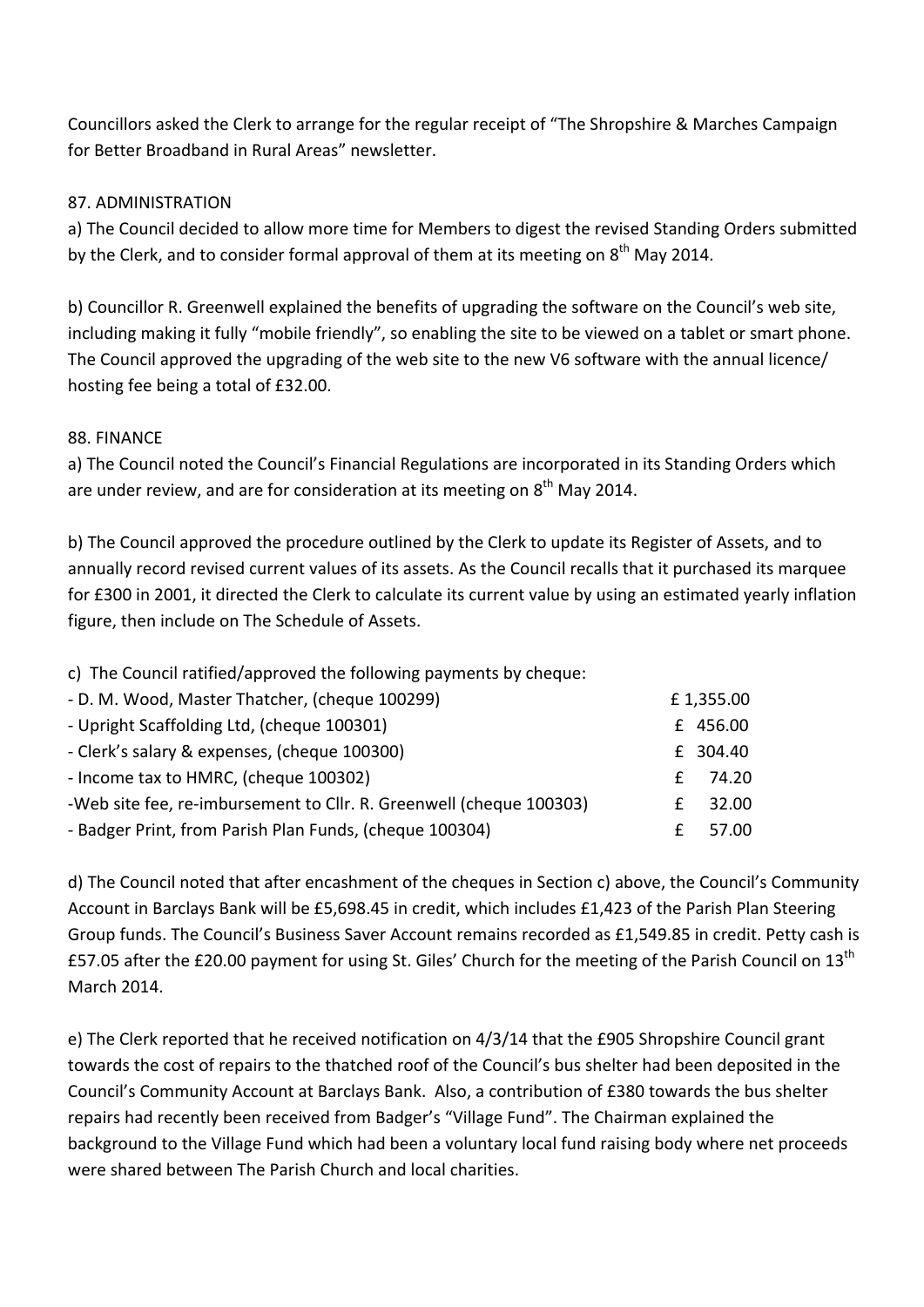The fund had now been wound up with half of the contingency reserve being awarded to St. Giles' Church, and the other to the Parish Council. Councillors noted that the total cost of repairing the thatched roof of its bus shelter had been £1,811, but after accounting for grants/donations of £1,285, and an anticipated £76.00 VAT refund, the net cost to the Parish Council's own funds was £450.00.

#### 89. PLANNING MATTERS

a) The Council noted that permission had been granted under planning application 14/00823/TCA, to fell in the conservation area, one holly tree, one crimson acer and one silver birch at Sawmill Cottage.

b) It was also reported that under planning application 13/04989/FUL, permission was granted for the installation of a 50Kw ground mounted solar array south of Snowden Road.

c) The Council agreed for the Clerk to write to the local MP along the lines of the draft letter supplied by Shropshire Association of Local Councils (SALC), regarding concerns about the inequitable way the National Planning Policy Framework (NPPF) condition to maintain a five year land supply for development was being applied by the Planning Inspectorate.

#### 90. PARISH MATTERS.

a) Councillor R. Greenwell reported on the site visit by the Bridge, Badger that he and his neighbour had with the Highways Divisional Surveyor and his local road Inspector about heavy vehicles turning at their properties. An inspection showed that currently there was no sign of damage being caused by these heavy public utility vehicles which Councillor R. Greenwell acknowledged needed to provide services up to the bridge which was too low for them to pass under. It was accepted that no remedial work was currently required but due to the potential risk to property future monitoring would be necessary.

b) Councillor Mrs. S. Greenwell informed the Council that SWOT (Strengths, Weaknesses, Opportunities and Threats) forms had been distributed to households in the parish by the Parish Plan Steering Group, and completed ones were requested for return by 14th March 2014. The findings would be considered at the Steering Group meeting on 17<sup>th</sup> March and used, with the guiding aid of the Beckbury version, for the production a community questionnaire for a local plan survey. The initial thoughts of the Steering Group were to issue the questionnaire within the next three months and allow a month for responses. While the Council was pleased with progress it expressed the hope that the Steering Group could consider completing the survey in a shorter time scale in order to avoid main summer holiday period.

c) The Chairman reported seeing the defibrillator at Beckbury, which was the size of a small knapsack. The cost of such defibrillators is around £800 to £900. There would be a need for easy access for volunteers trained to use it. The Chairman suggested the possibility that either the porch of St. Giles's Church, or the public telephone kiosk at Sawmill Cottage which has not been used for some considerable time, could be the home of the defibrillator. The Council agreed to pursue the provision of a defibrillator for Badger parish, and asked the Clerk to seek the following information for consideration at its meeting on  $8^{th}$  May 2014: